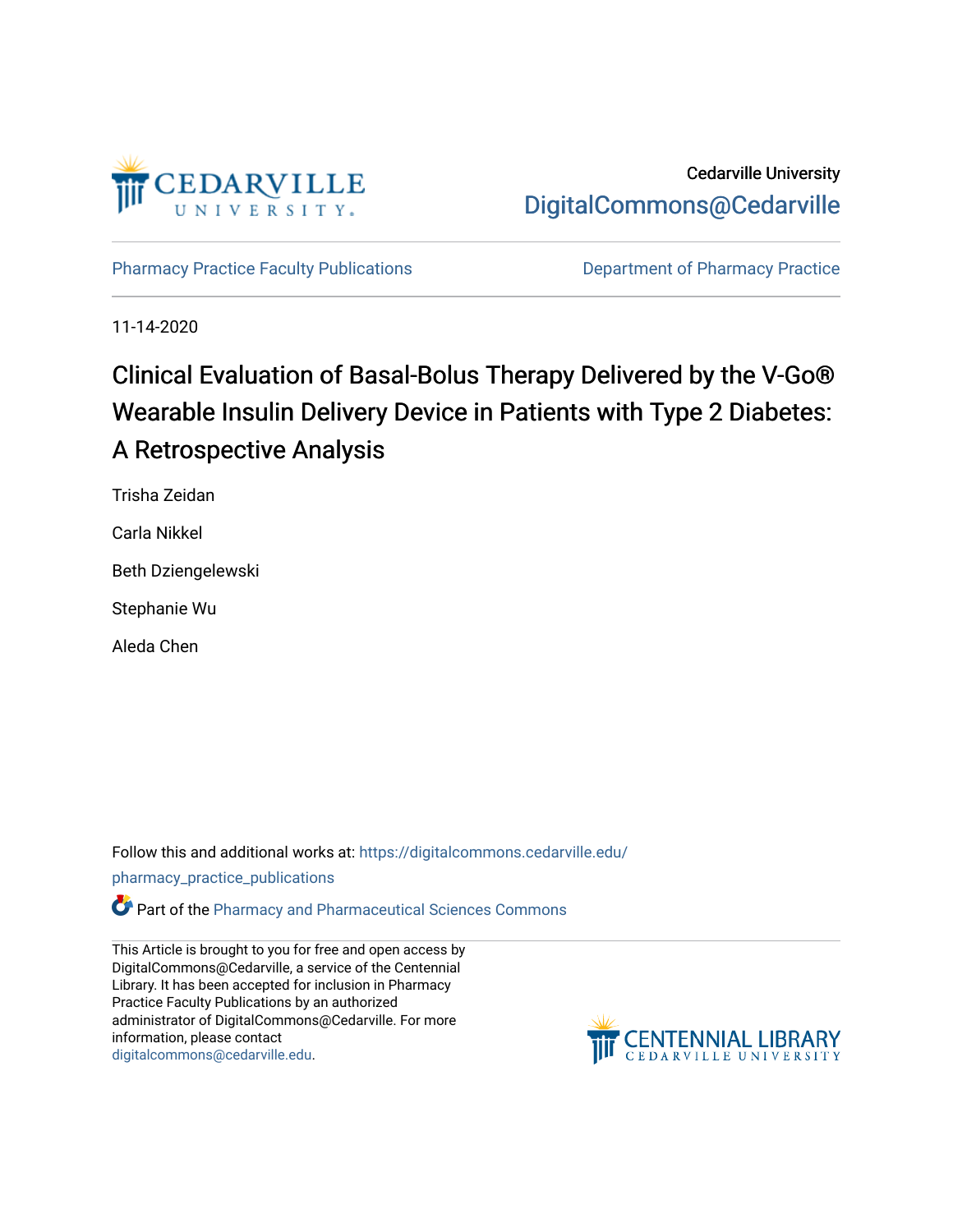

*Article*

# **Clinical Evaluation of Basal-Bolus Therapy Delivered by the V-Go**® **Wearable Insulin Delivery Device in Patients with Type 2 Diabetes: A Retrospective Analysis**

### **Trisha Zeidan <sup>1</sup> , Carla Nikkel 2,\*, Beth Dziengelewski <sup>2</sup> , Stephanie Wu <sup>3</sup> and Aleda M. H. Chen [3](https://orcid.org/0000-0002-4636-8260)**

- <sup>1</sup> Bull Family Diabetes Center, Premier Health, Dayton, OH 45409, USA; tlzeidan@PremierHealth.com
- <sup>2</sup> Zealand Pharma US Inc., Boston, MA 02210, USA; bdziengelewski@zealandpharma.com
- <sup>3</sup> School of Pharmacy, Cedarville University, Cedarville, OH 45314, USA; stephaniewu@cedarville.edu (S.W.); amchen@cedarville.edu (A.M.H.C.)
- **\*** Correspondence: cnikkel@zealandpharma.com

Received: 27 October 2020; Accepted: 11 November 2020; Published: 14 November 2020



**Abstract:**Insulin therapy is frequently required to achieve glycemic targets (A1c) in type 2 diabetes (T2D); however, clinicians and patients face barriers with the complexities of multiple daily injection regimens. Patch-like wearable insulin devices, such as V-Go, may simplify and optimize this complexity. This study evaluated the change in A1C and insulin total daily dose (TDD) in a suboptimally-controlled (not achieving A1C targets) T2D population after switching to V-Go. A retrospective chart analysis at a diabetes clinic was performed to evaluate change in A1c measurements from baseline (V-Go initiation) to end of study observation. Of the 139 patients enrolled, A1C significantly decreased from baseline (−1.5 ± 1.79%; *p* < 0.001). Patients prescribed insulin at baseline (*n* = 122) used significantly less insulin TDD (−8 u/day; *p* = 0.006). The percentage of patients meeting the target of A1C < 8% increased from 14% at baseline to 48% at study completion ( $p = 0.008$ ). Patients prescribed a basal-bolus regimen prior to V-Go achieved an A1C reduction of  $1.5 \pm 2.0\%$  ( $p < 0.0001$ ) and experienced the greatest reduction in TDD (−24 u/day; *p* < 0.0001). Thus, patients switching to V-Go from a variety of therapies at baseline experienced reductions in A1C while using less insulin, with a reduction in clinically relevant hypoglycemia, indicating the potential benefit of V-Go in optimizing and simplifying T2D care.

**Keywords:** type 2 diabetes; V-Go; glycemic control; insulin; hemoglobin A1c

#### **1. Introduction**

Diabetes is a chronic and complex disease that affects more than 34 million Americans [\[1\]](#page-9-0). Improving glycemic control has been shown to reduce diabetes-related complications; even a 1% reduction in hemoglobin A1C (A1C) has been associated with reductions in diabetes-related deaths, microvascular complications and myocardial infarction [\[2\]](#page-9-1). A1C is widely used to guide patient care decisions, as well as evaluate provider and healthcare system performance. The Healthcare Effectiveness Data and Information Set (HEDIS), generated by the National Committee for Quality Assurance (NCQA), is commonly used as a performance improvement tool and includes proportion of patients meeting A1C thresholds as a performance indicator for diabetes. The HEDIS reports poor glycemic control as  $A1C > 9\%$ ; and glycemic control as  $A1C < 8.0\%$  and  $< 7.0\%$  in select populations [\[3\]](#page-9-2). These target thresholds are consistent with the American Diabetes Association (ADA) recommendation that a target of  $A1C < 7\%$  is appropriate for many patients. However, a target of  $\langle 8\%$  may be appropriate for patients with long-standing disease, multiple comorbidities or at greater risk for complications including hypoglycemia [\[4\]](#page-9-3).

Management of patients with type 2 diabetes typically begins with the initiation and titration of non-insulin glucose-lowering medications (NIGLM) [\[5,](#page-9-4)[6\]](#page-9-5). Due to the progressive nature of the

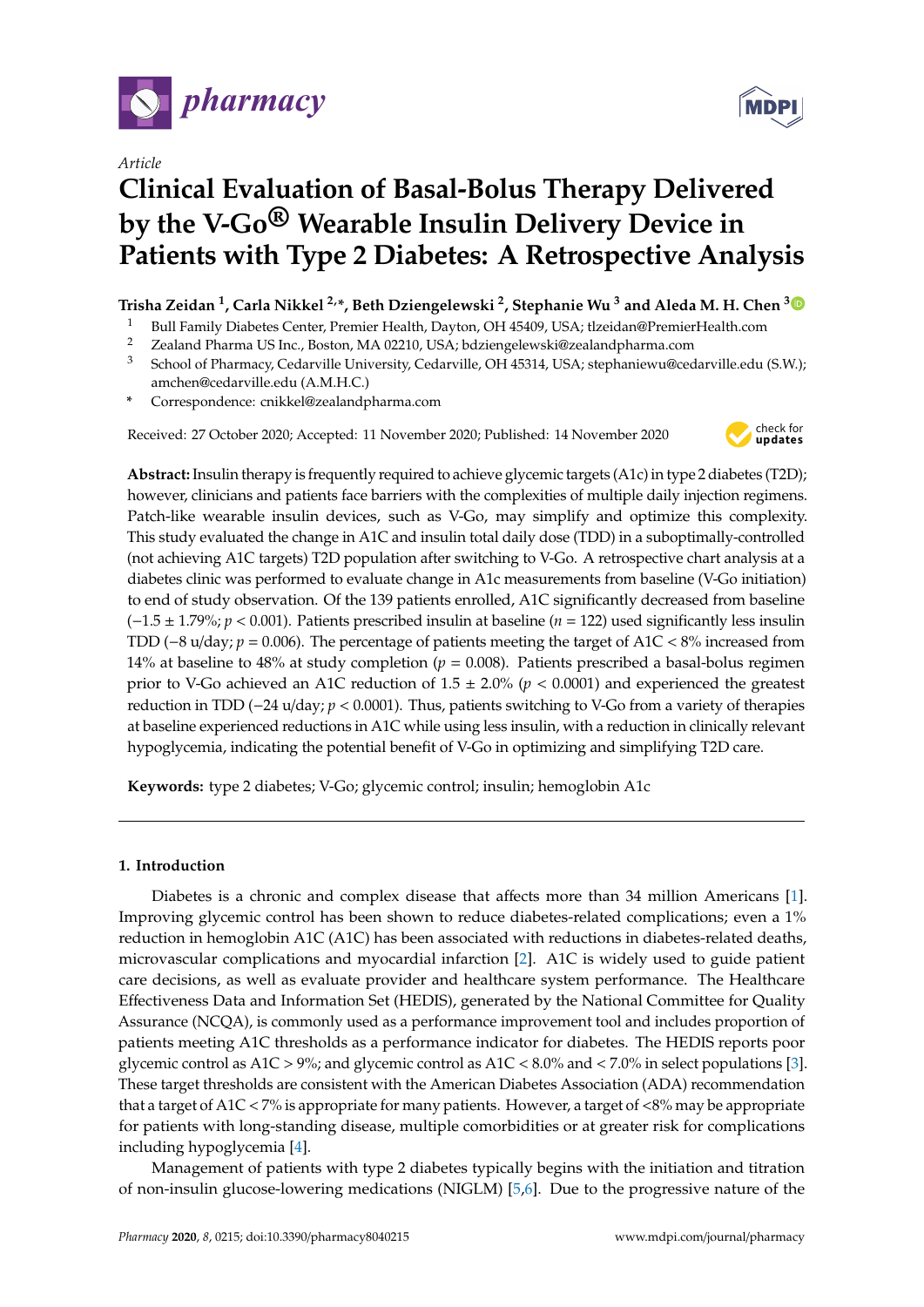disease, intensification of therapy over time is required, and many patients will eventually require and disease, intensification of therapy over time is required, and many patients will eventually require benefit from insulin to maintain or improve glycemic control [\[5,](#page-9-4)[6\]](#page-9-5). Insulin therapy in patients with type 2 diabetes is often initiated with a single daily injection of basal insulin. However, the addition of prandial insulin boluses may eventually be necessary [\[6\]](#page-9-5). Multiple daily injections (MDIs) with a basal-bolus insulin regimen are associated with barriers for both clinicians and patients, impacting initiation and adherence to insulin regimens. Clinicians face challenges due to limited time available to manage and educate a patient on complex insulin regimens [\[7\]](#page-9-6). Thus, in many ambulatory care settings, pharmacists play a significant role in providing education and adjusting therapy regimens in collaboration with other healthcare professionals, such as nurse practitioners, physician assistants, physicians, and certified diabetes educators. Despite this careful management by the healthcare team, patient barriers include fear of needles, injection site pain, and managing the impact to daily living when multiple injections per day are required [\[8\]](#page-9-7). Additionally, many patients feel that there is a stigma associated with administering insulin in public, resulting in avoidance of insulin injections when eating away from home [\[8,](#page-9-7)[9\]](#page-9-8). Over 70% of physicians report that patients do not adhere to the insulin regimen prescribed. This non-adherence can prevent a patient from meeting glycemic goals, thereby increasing the risk of serious complications  $[10]$ . Further, due to the integration of insulin, patients can also experience hypoglycemic events, which can lead to impaired cognitive function, seizures, comas, and mortality. Hypoglycemia is a primary concern for both patients and clinicians and can be a factor in delaying the start of insulin therapy [\[7,](#page-9-6)[10\]](#page-9-9). According to the American Association of Clinical Endocrinologists (AACE) treatment recommendations, choice of insulin therapy should factor in ease of use, and the regimen should be as simple as possible [\[5\]](#page-9-4). Technology that simplifies treatment can improve patient compliance, leading to improved glycemic control, and also allow for better consistency in therapy which may optimize the balance between achievement of A1C targets and frequency of hypoglycemia. Advances in insulin delivery, such as patch-like basal-bolus insulin delivery devices, have recently been incorporated into the ADA standards of care as an alternative to insulin pen or syringe delivery  $[11]$  and can be a means to simplify insulin delivery and address patient barriers.

<span id="page-2-0"></span>V-Go (Zealand Pharma, Denmark) is a 24 h wearable patch-like insulin delivery device (Figure 1) V-Go (Zealand Pharma, Denmark) is a 24 h wearable patch-like insulin delivery device (Fig[ure](#page-2-0) that can deliver a continuous basal infusion (20, 30, or 40 units/24 h) and allows for up to 36 additional units of insulin for mealtime dosing in 2 unit increments [\[12\]](#page-9-11).  $\,$ 



**Figure 1.** The V-Go Wearable Insulin Delivery Device. **Figure 1.** The V-Go Wearable Insulin Delivery Device.

V-Go has been cleared by the FDA for use in patients 21 years of age and older with a U-100 V-Go has been cleared by the FDA for use in patients 21 years of age and older with a U-100 fast acting insulin. After filling the device from an insulin vial with the filling accessory provided,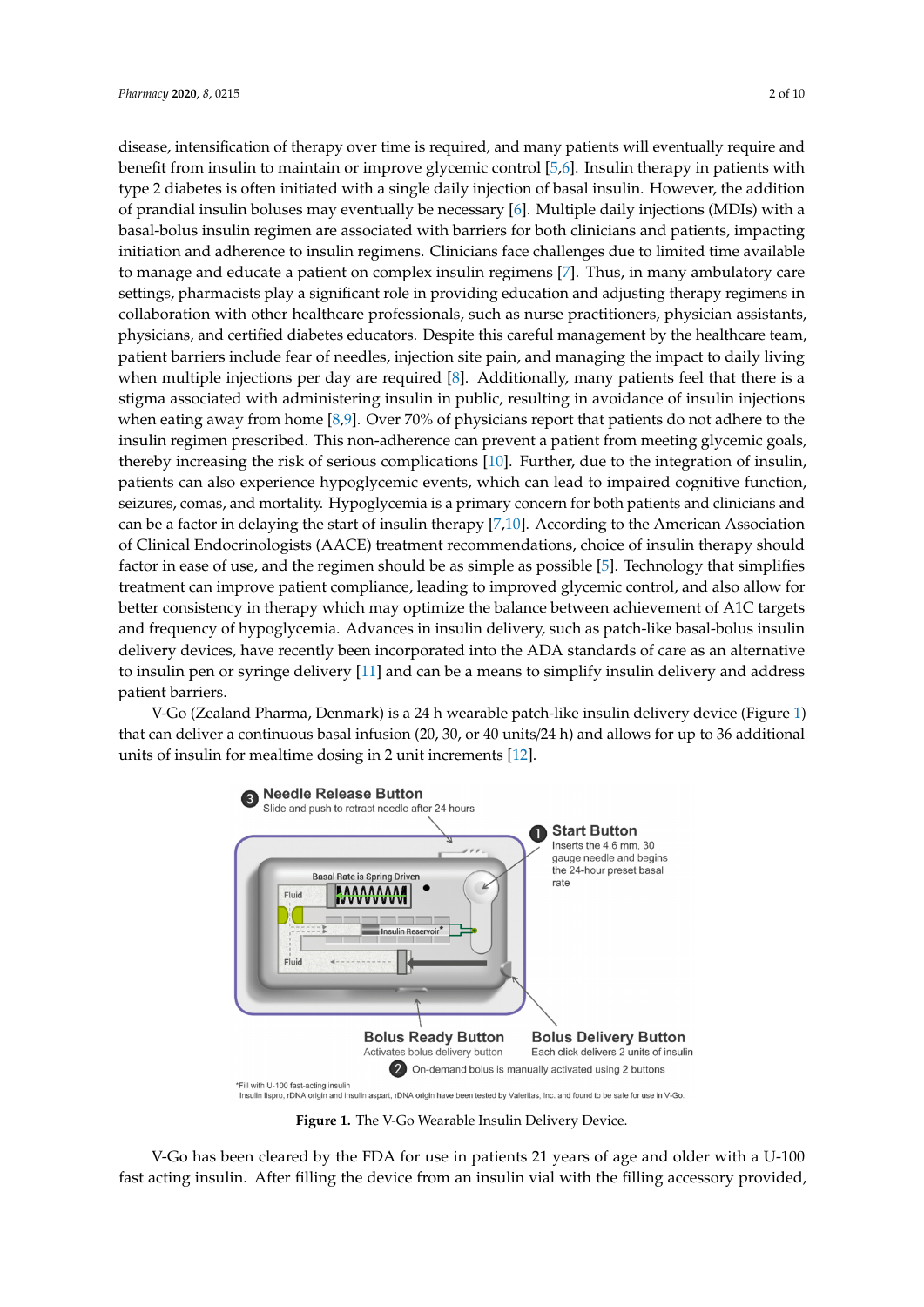V-Go is affixed to the skin like a patch using a latex-free adhesive. Once placed, the patient presses the start button, which inserts a 4.6 mm, 30 gauge stainless steel needle into the subcutaneous tissue and initiates the delivery of the continuous basal rate of insulin over 24 h. On-demand bolus dosing at mealtimes in 2 unit increments is available by clicking two buttons consecutively. Bolus dosing can be done discreetly as the delivery button can be pressed through clothing. The V-Go device is fully disposable and is designed to be worn for 24 h before replacing with a newly filled V-Go.

Across multiple studies, use of V-Go has been associated with significant and clinically meaningful improvements in glycemic outcomes [\[13](#page-9-12)[–23\]](#page-10-0), and patients have reported high satisfaction with V-Go compared to prior insulin regimens [\[13](#page-9-12)[,19\]](#page-10-1). As it is well understood that achieving optimized glycemic control can delay or defer macro- and microvascular complications, it is important to give patients tools to improve therapy adherence. Further, given the role of healthcare professionals, such as pharmacists, in managing diabetes collaboratively with patients, it is important to further elucidate whether switching to patch-like basal-bolus insulin delivery devices provides benefits to patients in real-world settings. Thus, the objective of this study was to evaluate the change in A1C and insulin total daily dose (TDD) in a suboptimally-controlled (not achieving A1C target of  $\leq$  7%) type 2 diabetes population after switching to V-Go.

#### **2. Materials and Methods**

#### *2.1. Study Design and Criteria*

This study was conducted as a retrospective review of the electronic medical records (EMRs) at The Bull Family Diabetes Center in Dayton, Ohio, a comprehensive diabetes education and management outpatient clinic with care overseen by an Endocrinologist. Site standard practice is to offer insulin therapy with V-Go when insulin intensification or optimization is warranted due to suboptimal glycemic control. Patient education on use of the V-Go was provided by the site clinical staff, and written educational material and access to a customer care center were provided by the manufacturer, as is standard for all patients at this center using V-Go. Patients were managed per site standard of care, which included individualized treatment plans with shortened A1C testing intervals to evaluate the response to therapy for patients with uncontrolled diabetes, and less frequent A1C testing for patients with stable glycemic control. A systematic search of EMRs using keywords identified potential patients who were switched to V-Go from 1 January 2013 to 31 December 2016, and these patient records were evaluated for study eligibility. Inclusion criteria required (1) diagnosis of type 2 diabetes; (2) age  $\geq$  21 years; (3) baseline A1C > 7% and ≤14% within (−60/+7 days) of V-Go initiation; and (4) at least one documented follow-up A1C measurement within 6 months of V-Go initiation. Patients were excluded if prescribed U-500 insulin immediately preceding V-Go initiation or to fill V-Go, or if the patient utilized a traditional insulin pump immediately preceding V-Go initiation. For this study, V-Go was used as a device to administer a continuous basal infusion of insulin and on-demand bolus dosing over a 24 h period.

The primary endpoint was change in A1C from baseline to the final study visit collected. Secondary endpoints included change in insulin dose; percent of patients achieving an A1C < 8%; percent of patients achieving a reduction in A1C of  $\geq$ 1%; change in A1C and insulin dosing based on baseline insulin regimen (basal-only, basal-bolus or premix regimens); changes in concomitant NIGLM; and hypoglycemic events (<70 mg/dL and <55 mg/dl). Patients served as their own control, as baseline characteristics were obtained. Wright State University Institutional Review Board reviewed and approved the study protocol and approved a waiver of informed consent.

#### *2.2. Data Collection*

For subjects meeting the inclusion and exclusion criteria, an electronic data collection form was used to collect de-identified data for each patient including patient demographics, A1C, weight, bodymass index (BMI), insulin doses and regimen, concomitant NIGLM, and documented patient-reported hypoglycemia. Data were extracted for the timeframe immediately preceding V-Go initiation through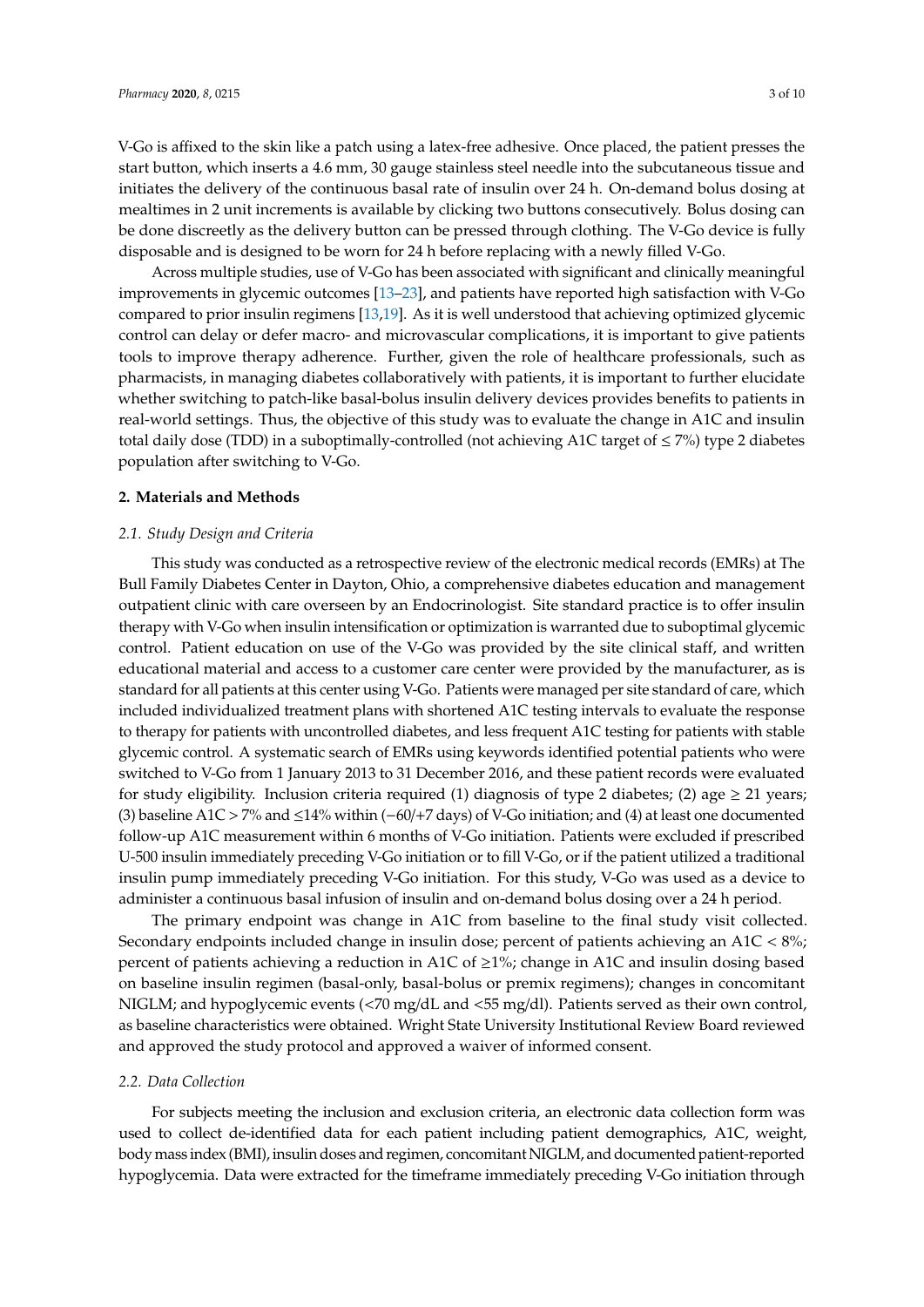up to four follow-up visits on V-Go, where an A1C measurement was documented. Given the potential variability in timing of patient visits and in A1C testing intervals in this real-world study, data collection stopped upon reaching 4 visits, or subsequent to an A1C measurement documented after 6 months of intervention with V-Go.

#### *2.3. Data Analysis*

Independent statistical analyses were performed by Cedarville University School of Pharmacy. Data were imported in SPSS v. 25.0 for analysis. Descriptive statistics (i.e., mean  $\pm$  standard deviation, median, %, range) were used to report baseline variables. Paired t-tests or chi-squared tests, as appropriate, were used to determine differences from baseline for primary and secondary endpoints with a  $p < 0.05$  denoting a statistically significant difference relative to the baseline data gathered. Change in A1C was based on the baseline A1C compared to the last documented A1C. To determine the impact of the change in A1C and change in TDD controlling for baseline A1C and overall change in NIGLM, a linear regression was performed. Change in NIGLM was included as a fixed effect.

#### **3. Results**

#### *3.1. Study Population*

A total of 154 patients were identified by the database query, of which 139 met study inclusion criteria. Leading reasons for exclusion were prior use of U-500 regular insulin; baseline A1C not in range or out of time window; no follow-up A1C available within 6 months; type 1 diabetes; and V-Go not initiated. Baseline characteristics including demographics and insulin regimens are shown in Table [1,](#page-4-0) and baseline concomitant NIGLM are shown in Table [2.](#page-5-0) Of the 139 patients enrolled, a majority (88%) were prescribed insulin prior to initiating V-Go, with over half of patients on a basal-only (53%) regimen (Table [1\)](#page-4-0). The most commonly prescribed concomitant non-insulin medications were metformin, sulfonylurea, GLP-1 receptor agonists and DPP-4 inhibitors (Table [2\)](#page-5-0).

<span id="page-4-0"></span>

| Characteristic               | N (%) or Mean $\pm$ SD |  |
|------------------------------|------------------------|--|
| Age                          | $59.98 \pm 11.60$      |  |
| Sex                          |                        |  |
| Female                       | 81 (58)                |  |
| Male                         | 58 (42)                |  |
| Race                         |                        |  |
| White                        | 115 (83)               |  |
| Black                        | 19(14)                 |  |
| Asian                        | 1(1)                   |  |
| Biracial/multiracial         | 1(1)                   |  |
| Not reported                 | 3(2)                   |  |
| Duration of diabetes (years) | $13.82 \pm 8.72$       |  |
| A1c $(%)$                    | $9.80 \pm 1.62$        |  |
| A1c < 8%                     | 20 (14)                |  |
| Body mass index, $kg/m2$     | $35.03 \pm 6.10$       |  |
| Weight, kg                   | $102.40 \pm 18.98$     |  |
| Insulin daily dose (u/day)   | $63 \pm 39$            |  |
| Insulin regimen              |                        |  |
| Basal-only                   | 73 (53)                |  |
| Basal-bolus                  | 36(26)                 |  |
| Premix                       | 13(9)                  |  |
| Naïve                        | 17(12)                 |  |

Table 1. Baseline Patient Characteristics (N = 139).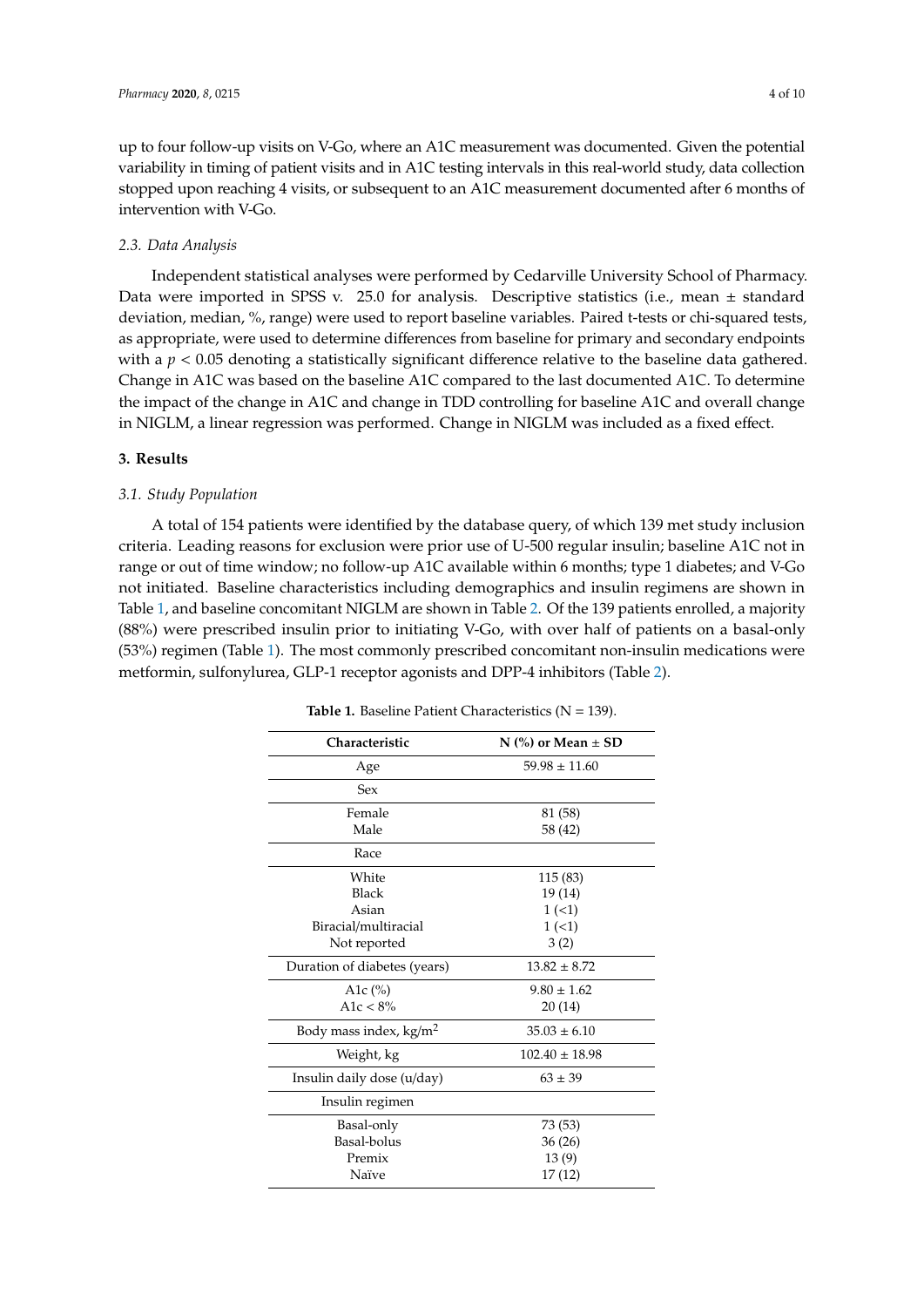<span id="page-5-0"></span>

| <b>NIGLM</b>              | <b>Baseline</b><br>(Pre V-Go) | <b>Study Completion</b><br>$(On V-G0)$ |
|---------------------------|-------------------------------|----------------------------------------|
|                           | $N$ (%)                       | N(%                                    |
| At least 1 NIGLM          | 121 (87)                      | 115(83)                                |
| Metformin                 | 65 (47)                       | 61 (44)                                |
| Sulfonylurea              | 62(45)                        | 37(27)                                 |
| GLP-1 agonist             | 28(20)                        | 35(25)                                 |
| DDP-4 inhibitor (DDP-4 I) | 21(15)                        | 16(12)                                 |
| SLGT-2 inhibitor          | 18 (13)                       | 25(18)                                 |
| Thiazolidinedione         | 13(9)                         | 15(11)                                 |
| DPP-4 I/metformin         | 9(6)                          | 8()                                    |
| Metformin/sulfonylurea    | 2(1)                          | 2(1)                                   |
| Other <sup>1</sup>        | 14 (10)                       | 8(6)                                   |

|  | Table 2. Concomitant NIGLM Therapy at Baseline and Study Completion ( $N = 139$ ). |  |  |  |  |
|--|------------------------------------------------------------------------------------|--|--|--|--|
|--|------------------------------------------------------------------------------------|--|--|--|--|

1<br>
<sup>1</sup> Bromocriptine, nateglinide, dapagliflozin/metformin, colesevelam, SGLT-2 inhibitor/metformin, and pramlintide. bromocriptine, na

### *3.2. Clinical Response with V-Go 3.2. Clinical Response with V-Go*

Figure [2](#page-5-1) provides a visual overview of the changes in both A1C and TDD of insulin. In the graphic, Figure 2 provides a visual overview of the changes in both A1C and TDD of insulin. In the the bars represent the A1C at baseline and study completion.

<span id="page-5-1"></span>

**Figure 2.** Change in A1C and Total Daily Dose (TDD) of Insulin with Use of V-Go. (**a**) Change in A1C for all patients (N = 139) and insulin TDD for all patients on insulin at baseline ( $n = 122$ ); (**b**) change in in A1C and TDD for patients on basal only at baseline (*n* = 73); **(c)** change in A1C and TDD for patients basal-bolus at baseline ( $n = 36$ ); (**d**) change in A1C and TDD for patients on premix at baseline ( $n = 13$ ). **Figure 2.** Change in A1C and Total Daily Dose (TDD) of Insulin with Use of V-Go. (**a**) Change in A1C A1C and TDD for patients on basal only at baseline (*n* = 73); (**c**) change in A1C and TDD for patients on

The scale for the A1C changes can be found on the primary y-axis (left-hand side of the chart).  $\epsilon$  (right hand side of the chart). For each the privative potes whether the change we significant y-axis (right-hand side of the chart). For each, the *p*-value notes whether the change was significant.<br> The lines represent the change in TDD of insulin (u/day), and the scale can be found on the second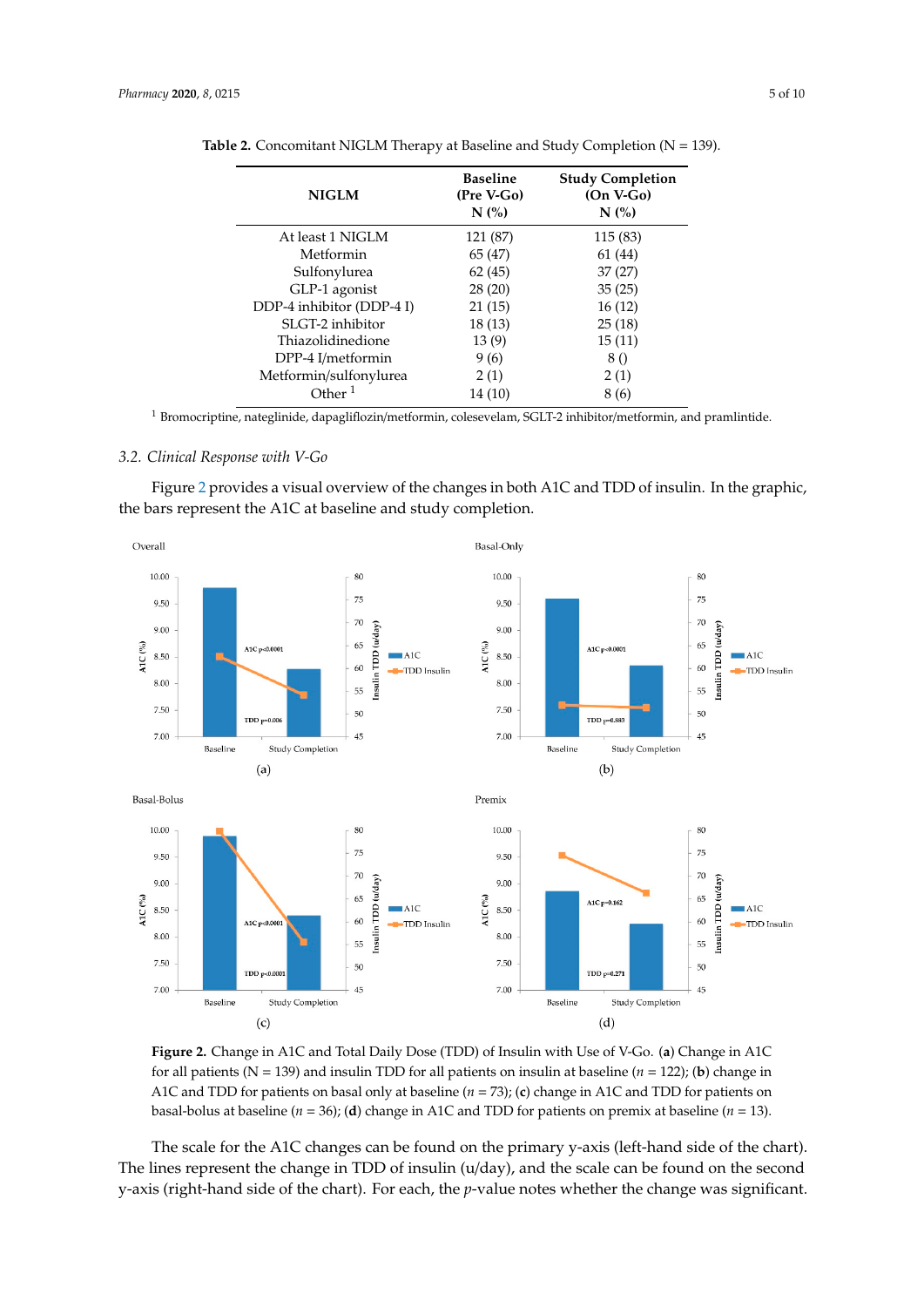After a mean duration of 5 months between initiation of V-Go and the last patient visit recorded, the overall patient population experienced a statistically significant mean reduction in A1C (−1.5 ± 1.79; *p* < 0.0001) compared to baseline (Figure [2a](#page-5-1)). In addition, the percentage of patients achieving an A1C < 8% increased from 14% at baseline to 48% at study completion (*p* = 0.008), and the percentage of patients achieving an A1C ≤ 9% increased from 39% at baseline to 76% at study completion (*p* < 0.001). At completion, 58% of the population achieved a reduction in A1C of  $\geq$  1% with V-Go. Patients prescribed insulin at baseline (*n* = 122) experienced a statistically significant reduction in TDD of insulin (63  $\pm$  39 u/day baseline, 54  $\pm$  18 u/day study completion;  $p = 0.006$ ) (Figure [2a](#page-5-1)). Normalized for weight, TDD of insulin was also statistically significant with a reduction from  $0.62 \pm 0.38$  u/kg/day at baseline to  $0.53 \pm 0.17$  u/kg/day at study completion ( $p = 0.002$ ).

A significant reduction in A1C of 1.3  $\pm$  2.0% from a baseline of 9.6% ( $p < 0.0001$ ) was seen after initiation of V-Go in the cohort of patients using basal insulin only at baseline (*n* = 73), with no increase in TDD of insulin (52 u/day baseline to 51 u/day study completion) (Figure [2b](#page-5-1)). The cohort prescribed a basal-bolus regimen at baseline (*n* = 36) achieved a reduction in A1C of 1.5 ± 2.0%, (*p* < 0.001) from a baseline of 9.9%, using a lower TDD of insulin (80 u/day to 56 u/day, *p* < 0.001) after switching to V-Go (Figure [2c](#page-5-1)). Basal insulin TDD in this cohort was reduced from 48 u/day to 29 u/day (*p* < 0.0001). The cohort prescribed premix insulin at baseline (*n* = 13) achieved a non-significant reduction in A1C of  $0.6 \pm 1.5\%$  from a baseline of 8.9%, with a non-significant reduction in TDD of insulin (74 u/day to 66 u/day). In the cohort of patients naïve to insulin at baseline (*n* = 17), a mean reduction in A1C of 3.3 ± 1.3% from a baseline of 11.1% (*p* < 0.001) was seen after initiating insulin therapy with V-Go.

The number of patients using at least 1 NIGLM decreased by 4% from baseline to study completion, and the overall number of NIGLM prescribed decreased by 11% with V-Go compared to baseline, with reductions across all classes except metformin/sulfonylurea combinations, SGLT-2 inhibitors, and thiazolidinediones (Table [2\)](#page-5-0). In the regression analysis, change in NIGLM did not significantly impact the change in A1C or TDD.

#### *3.3. Safety Assessments*

<span id="page-6-0"></span>While not significant, the overall percentage of patients reporting hypoglycemia (<70 mg/dl) at the baseline visit versus at the study completion visit decreased after initiating V-Go, with a 45% decrease in patients reporting clinically relevant hypoglycemia (<55 mg/dl) (Table [3\)](#page-6-0).

|                             | <b>Baseline</b><br>(Pre V-Go)<br>N(%) | <b>Study Completion</b><br>$(On V-G0)$<br>N(%) | <i>p</i> -Value |
|-----------------------------|---------------------------------------|------------------------------------------------|-----------------|
| Hypoglycemia $<$ 55 mg/dL   | $15(11\%)$                            | 9(6%)                                          | 0.200           |
| Hypoglycemia < 70 mg/d $L1$ | 38(27%)                               | 34(24%)                                        | 0.239           |
| No hypoglycemia             | 98 (71%)                              | 103 (74%)                                      |                 |
| Not reported                | 3(2%)                                 | $2(1\%)$                                       |                 |

**Table 3.** Hypoglycemia at Baseline and on V-Go (N = 139).

<sup>1</sup> Inclusive of  $<$  70 and  $<$  55 mg/dL.

Across baseline insulin regimen subsets, reported hypoglycemia (<70 mg/dl) at baseline vs. at study completion, respectively, was 23% vs. 19% for the basal only cohort; 46% vs. 33% for the basal-bolus cohort; and 38% vs. 23% for the premix cohort.

A mean increase in weight from  $102.4 \pm 19.0$  to  $103.3 \pm 19.3$  kg ( $p = 0.011$ ) was observed from baseline to study completion in the overall patient population; however, there was no significant increase in weight for the cohort of patients previously prescribed insulin (102.1 kg baseline, 102.8 kg study completion;  $p = 0.074$ ).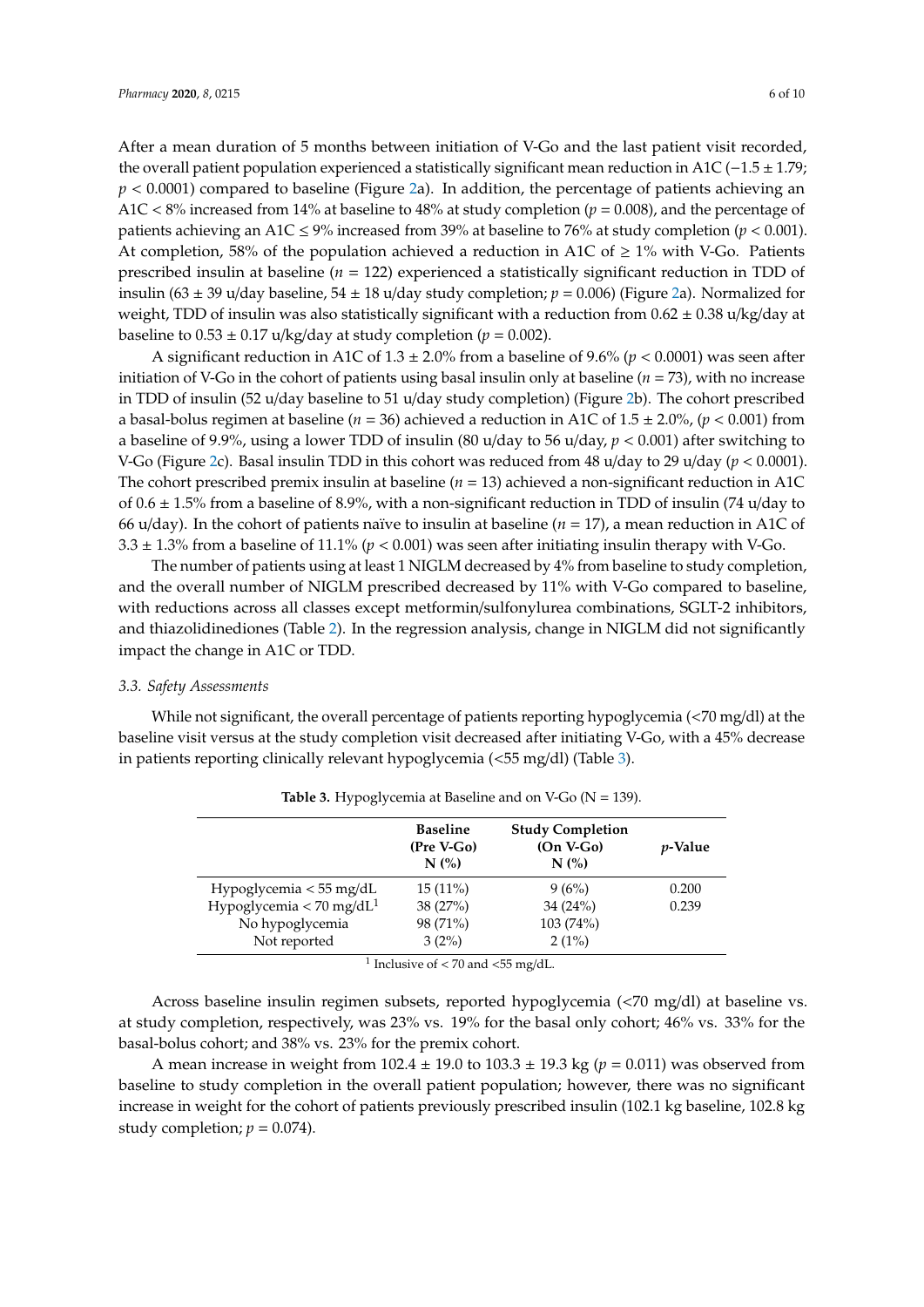#### **4. Discussion**

Performance measures and quality improvement have been a focus of diabetes care for many years to improve care and reduce complications, and pharmacists play a significant role in ensuring patients meet these goals. Improvements in glycemic control, even when moderate, can reduce the risk of complications and optimize patient outcomes. An expert panel convened by the ADA in 2011 recommended using performance measures that account for multiple factors: an individual patient's risk status; relative benefits of treatment options; and patient preferences [\[24\]](#page-10-2). In addition, the ADA suggests less stringent glycemic goals (A1C < 8%) are appropriate in patients with advanced or long-standing disease, at risk for hypoglycemia, and in those preferring a less burdensome therapy [\[25\]](#page-10-3).

This retrospective analysis of 139 patients with type 2 diabetes switched from prior anti-hyperglycemic therapy to basal-bolus insulin therapy with V-Go showed a significant and clinically relevant 1.52% reduction in A1C using a lower TDD of insulin after a mean of 5 months of therapy. These findings are noteworthy, considering this complex population had a mean baseline A1C of 9.8%, mean duration of diabetes over 13 years, and nearly 90% of these patients with sub-optimally controlled diabetes were using insulin at baseline. Poor glycemic control has been associated with microvascular and cardiac complications, and even a 1% decrease in A1C reduces the risk of these complications [\[2\]](#page-9-1). In the current study, 58% of patients achieved a reduction  $> 1\%$  in A1C after a mean duration of 5 months with V-Go; the proportion of patients achieving an A1C < 8.0% more than tripled; and the proportion of patients with poor glycemic control (A1C > 9%) was reduced by 60%. Concomitant NIGLM were recorded and compared at baseline and study completion; the proportion of patients using at least 1 NIGLM as well as the overall number of NIGLM prescribed both decreased from baseline to study completion. The improvements in glycemic control achieved with V-Go were attained using less TDD of insulin as well as fewer NIGLM. The improvement in glycemic control reported in this study is consistent with previous V-Go research. A study conducted by Sutton et al. showed a significant reduction in A1C of 1.79% (*p* = 0.002) after transitioning to V-Go, with 50% of patients achieving an A1C < 8% compared to only 17% prior to V-Go therapy (*p* < 0.001) [\[21\]](#page-10-4).

Despite improvements in insulin delivery such as insulin pens, adherence to basal-bolus insulin therapy has been challenging due to the complexities and burdens involved with the multiple injections required. The basal-bolus cohort in the current study gives insight into the impact of insulin delivery method on glycemic control. Patients using a basal-bolus MDI regimen prior to initiating V-Go experienced a significant decrease in A1C of 1.5% and achieved this improvement in glycemic control using 30% less insulin. In this cohort, both basal TDD and prandial TDD were decreased with use of V-Go. Previous research in patients using a basal-bolus regimen prior to switching to V-Go supports the improvement in glycemic control in this population. In the study conducted by Sutton et al., the cohort of patients using a basal-bolus MDI regimen prior to switching to V-Go achieved a 1.5% reduction in A1C (*p* < 0.001) using 31 u/day less insulin TDD (*p* < 0.001) after 6 months of V-Go use [\[21\]](#page-10-4).

A prospective study conducted by Cziraky et al. randomized 52 study sites via cluster randomization to V-Go or to standard treatment optimization (STO) and showed a greater decrease in A1C with V-Go than STO (V-Go −1.0%; STO −0.5%; *p* = 0.002) after 4 months. There was a significant decrease in TDD of insulin with V-Go (0.76 u/kg to 0.57 u/kg; *p* < 0.001), but no change in insulin use with STO (0.72 u/kg). Over half of the patients enrolled used a basal-bolus MDI regimen prior to switching to V-Go. This cohort experienced a significantly greater A1C reduction with V-Go compared to the STO group (−1.0% vs. −0.4%, respectively; *p* = 0.006), and V-Go patients required significantly less insulin than the STO group [\[14\]](#page-9-13).

Method of delivery of basal-bolus therapy matters; data support improvement in glycemic control using less insulin when switching from MDIs to V-Go. Patch-like wearable basal-bolus insulin delivery devices such as V-Go are included in the 2019 Standards of Medical Care in Diabetes issued by the American Diabetes Association [\[11\]](#page-9-10), and real-world evidence including the current study demonstrates the improvements in glycemic control that may be achieved with V-Go. V-Go removes the complexities associated with multiple daily injections; thereby it may simplify education for the care team and patient,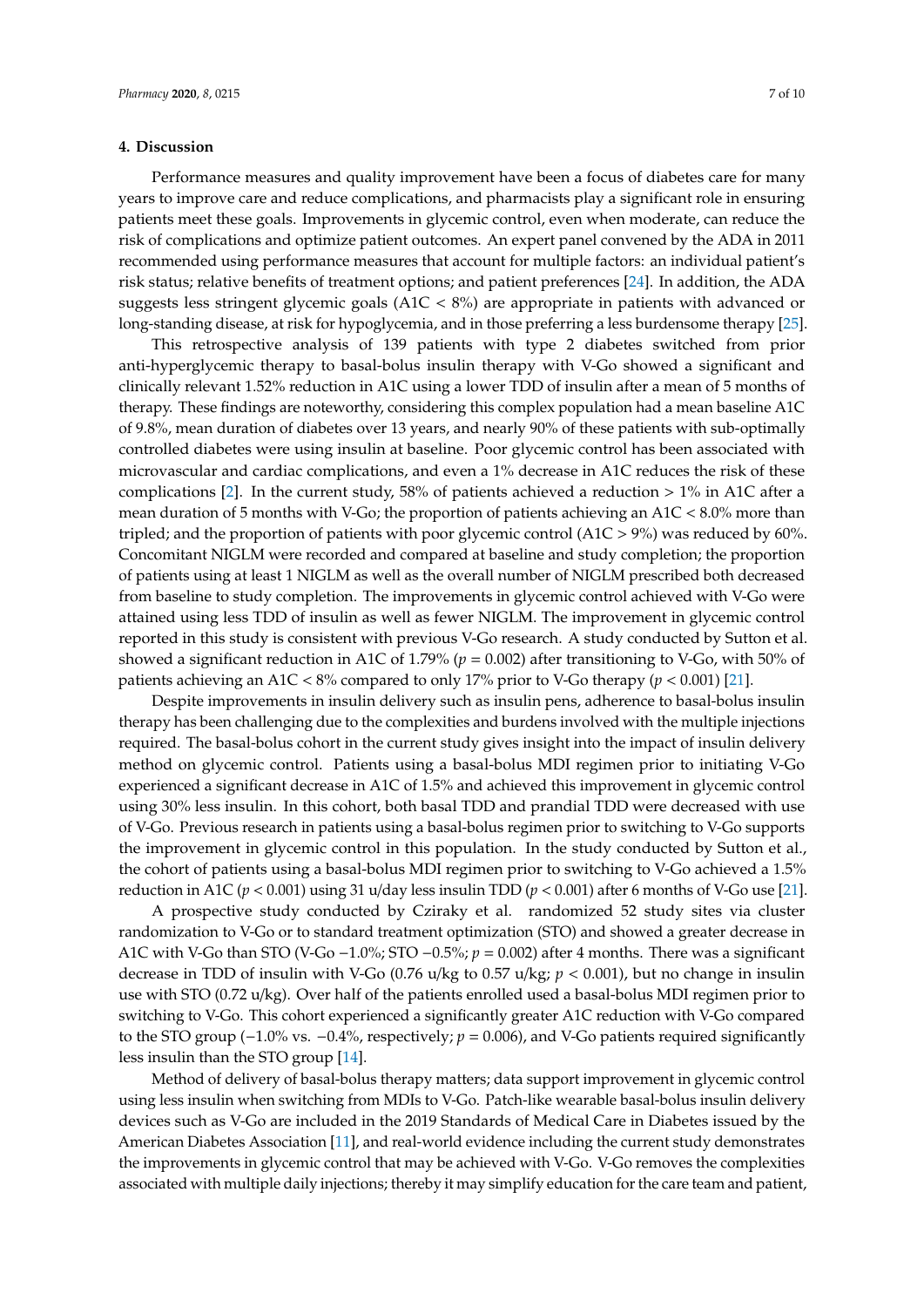minimizing the burden to patients, and allowing for discreet mealtime insulin dosing, which may improve compliance to prandial bolus dosing. Pharmacists in a variety of settings, including in the community and ambulatory care, can effectively provide this education to promote compliance.

Further, there was no increase in hypoglycemia with use of V-Go, rather a meaningful decrease in clinically relevant hypoglycemia < 55 mg/dL, in the overall population after a mean of 5 months of V-Go therapy. This may be beneficial to decrease hypoglycemia-associated serious adverse events and, subsequently, healthcare system financial burden [\[4,](#page-9-3)[25\]](#page-10-3). Use of V-Go was not associated with significant changes in weight in patients previously treated with insulin, which can be common with insulin therapy [\[26\]](#page-10-5).

#### *Limitations*

This retrospective study did not include a control group, and therefore only associations can be made. This design was limited to the data available and is representative of a single clinic and provider. Data may not be generalizable to the broader population; however, data are consistent with other research findings for V-Go.

Per protocol, an A1C within six months of V-Go initiation was required for a patient to be included in the study. Variation in the number of visits per patient and in the length of time between visits may have impacted the study results. In addition, prescribed insulin and NIGLM doses were extracted from the medical records but these doses may have differed from the actual doses administered. Other factors may have contributed to the reduction in A1C including the frequency of self-monitoring blood glucose levels and adherence to a modified nutrition plan or exercise regimen. Evaluation of these factors was not possible as they were not consistently captured in the medical records. However, these factors were not newly introduced upon initiation of V-Go. Finally, the presence or absence of hypoglycemia was patient-reported at clinic visits, and therefore the actual prevalence may have differed.

#### **5. Conclusions**

Results of this real-world study support the clinical benefits of insulin therapy with V-Go. When patients with suboptimally-controlled diabetes switched from prior anti-hyperglycemic regimens to basal-bolus insulin therapy using V-Go, there was a statistically significant reduction in A1C as well as a significant improvement in patients achieving an A1C goal of < 8%. This was achieved while using less insulin and with a reduction in clinically relevant hypoglycemia. Incorporating such devices could be beneficial for pharmacists to consider when patients are needle adverse, struggle with adherence, or face other barriers to traditional methods of insulin delivery. Patch-like insulin delivery devices such as V-Go are an important advancement in diabetes technology that can improve care for patients and support pharmacists and other healthcare professionals in achieving clinical performance indicators.

**Author Contributions:** Conceptualization, T.Z.; methodology, T.Z.; data curation, T.Z.; formal analysis, S.W. and A.M.H.C.; writing—original draft preparation, C.N., B.D., S.W., and A.C.; writing—reviewing and editing, T.Z., C.N., B.D., S.W., and A.M.H.C.; project administration, T.Z. All authors have read and agreed to the published version of the manuscript.

**Funding:** This research received no external funding from Zealand Pharma or any other company. Devices were purchased through normal clinic practices. Zealand Pharma was allowed to review the manuscript but could not provide substantive changes. They also were not allowed to modify the statistical analyses, as they were performed independently by Cedarville University.

**Conflicts of Interest:** Dr. Zeidan is a speaker for Zealand Pharma. Carla Nikkel is an employee of Zealand Pharma. Beth Dziengelewski is an employee of Zealand Pharma. Stephanie Wu and Aleda Chen have no conflicts of interest to disclose.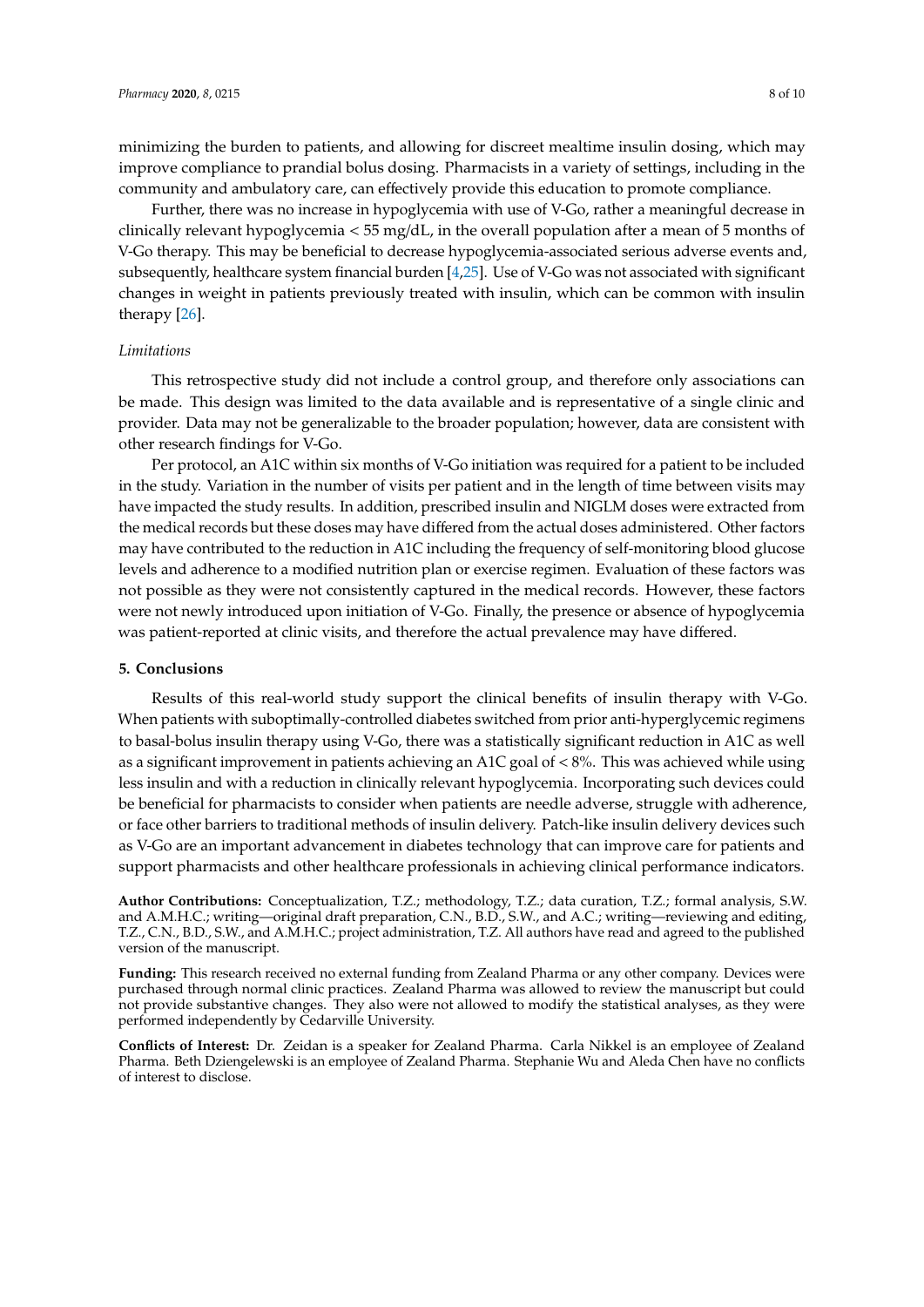#### **References**

- <span id="page-9-0"></span>1. Centers for Disease Control. Type 2 Diabetes. 2019. Available online: https://[www.cdc.gov](https://www.cdc.gov/diabetes/basics/type2.html)/diabetes/basics/ [type2.html](https://www.cdc.gov/diabetes/basics/type2.html) (accessed on 20 June 2020).
- <span id="page-9-1"></span>2. Stratton, I.M.; I Adler, A.; Neil, H.A.W.; Matthews, D.R.; E Manley, S.; A Cull, C.; Hadden, D.; Turner, R.C.; Holman, R.R. Association of glycaemia with macrovascular and microvascular complications of type 2 diabetes (UKPDS 35): Prospective observational study. *BMJ* **2000**, *321*, 405–412. [\[CrossRef\]](http://dx.doi.org/10.1136/bmj.321.7258.405)
- <span id="page-9-2"></span>3. National Committee for Quality Assurance (NCQA). Healthcare Effectiveness Data and Information Set (HEDIS). Available online: https://www.ncqa.org/hedis/measures/[comprehensive-diabetes-care](https://www.ncqa.org/hedis/measures/comprehensive-diabetes-care/)/ (accessed on 20 June 2020).
- <span id="page-9-3"></span>4. American Diabetes Association. Standards of Medical Care in Diabetes—2020. Chapter 6: Glycemic Targets. *Diabetes Care* **2020**, *43* (Suppl. 1), S66–S76. [\[CrossRef\]](http://dx.doi.org/10.2337/dc20-S006) [\[PubMed\]](http://www.ncbi.nlm.nih.gov/pubmed/31862749)
- <span id="page-9-4"></span>5. Garber, A.J.; Abrahamson, M.J.; Barzilay, J.I.; Blonde, L.; Bloomgarden, Z.T.; Bush, M.A.; Dagogo-Jack, S.; DeFronzo, R.A.; Einhorn, D.; Fonseca, V.A.; et al. Consensus statement by the American Association of Clinical Endocrinologists and American College of Endocrinology on the comprehensive type 2 diabetes management algorithm—2017 executive summary. *Endocr. Pract.* **2017**, *23*, 207–238. [\[CrossRef\]](http://dx.doi.org/10.4158/EP161682.CS) [\[PubMed\]](http://www.ncbi.nlm.nih.gov/pubmed/28095040)
- <span id="page-9-5"></span>6. American Diabetes Association. Standards of medical care in diabetes—2020. Chapter 9: Pharmacologic approaches to glycemic treatment. *Diabetes Care* **2020**, *43* (Suppl. 1), S98–S110. [\[CrossRef\]](http://dx.doi.org/10.2337/dc20-S009) [\[PubMed\]](http://www.ncbi.nlm.nih.gov/pubmed/31862752)
- <span id="page-9-6"></span>7. Sorli, C.; Heile, M.K. Identifying and meeting the challenges of insulin therapy in type 2 diabetes. *J. Multidiscip. Health* **2014**, *7*, 267–282. [\[CrossRef\]](http://dx.doi.org/10.2147/JMDH.S64084)
- <span id="page-9-7"></span>8. Farsaei, S.; Radfar, M.; Heydari, Z.; Abbasi, F.; Qorbani, M. Insulin adherence in patients with diabetes: Risk factors for injection omission. *Prim. Care Diabetes* **2014**, *8*, 338–345. [\[CrossRef\]](http://dx.doi.org/10.1016/j.pcd.2014.03.001)
- <span id="page-9-8"></span>9. Petrak, F.; Stridde, E.; Leverkus, F.; Crispin, A.A.; Forst, T.; Pfützner, A. Development and Validation of a New Measure to Evaluate Psychological Resistance to Insulin Treatment. *Diabetes Care* **2007**, *30*, 2199–2204. [\[CrossRef\]](http://dx.doi.org/10.2337/dc06-2042)
- <span id="page-9-9"></span>10. Peyrot, M.; Barnett, A.H.; Meneghini, L.F.; Schumm-Draeger, P.-M. Factors associated with injection omission/non-adherence in the Global Attitudes of Patients and Physicians in Insulin Therapy study. *Diabetes Obes. Metab.* **2012**, *14*, 1081–1087. [\[CrossRef\]](http://dx.doi.org/10.1111/j.1463-1326.2012.01636.x)
- <span id="page-9-10"></span>11. American Diabetes Association. Standards of medical care in diabetes—2019. Chapter 7: Diabetes Technologies. *Diabetes Care* **2019**, *41* (Suppl. 1), S71–S80.
- <span id="page-9-11"></span>12. Valeritas. A Quick-Start Guide for Your Practice. 2020. Available online: https://[www.go-vgo.com](https://www.go-vgo.com/hcp/wp-content/uploads/sites/2/2020/06/ART-712_Rev-E_HCP_Start_Guide_FINAL_052820.pdf)/hcp/ wp-content/uploads/sites/2/2020/06/[ART-712\\_Rev-E\\_HCP\\_Start\\_Guide\\_FINAL\\_052820.pdf](https://www.go-vgo.com/hcp/wp-content/uploads/sites/2/2020/06/ART-712_Rev-E_HCP_Start_Guide_FINAL_052820.pdf) (accessed on 20 June 2020).
- <span id="page-9-12"></span>13. Grunberger, G.; Rosenfeld, C.R.; Bode, B.W.; Abbott, S.D.; Nikkel, C.C.; Shi, L.; Strange, P. Effectiveness of V-Go® for Patients with Type 2 Diabetes in a Real-World Setting: A Prospective Observational Study. *Drugs Real World Outcomes* **2020**, *7*, 31–40. [\[CrossRef\]](http://dx.doi.org/10.1007/s40801-019-00173-8)
- <span id="page-9-13"></span>14. Cziraky, M.J.; Abbott, S.; Nguyen, M.; Larholt, K.; Apgar, E.; Wasser, T.; Strange, P.; Shi, L.; Harrison, H.C.; Everitt, B.; et al. A Pragmatic Clinical Trial to Compare the Real-World Effectiveness of V-Go versus Standard Delivery of Insulin in Patients with Advanced Type 2 Diabetes. *J. Health Econ. Outcomes Res.* **2019**, *6*, 70–83. [\[CrossRef\]](http://dx.doi.org/10.36469/9731) [\[PubMed\]](http://www.ncbi.nlm.nih.gov/pubmed/32685581)
- 15. Lajara, R.; Fetchick, D.A.; Morris, T.L.; Nikkel, C.C. Use of V-Go® Insulin Delivery Device in Patients with Sub-optimally Controlled Diabetes Mellitus: A Retrospective Analysis from a Large Specialized Diabetes System. *Diabetes Ther.* **2015**, *6*, 531–545. [\[CrossRef\]](http://dx.doi.org/10.1007/s13300-015-0138-7) [\[PubMed\]](http://www.ncbi.nlm.nih.gov/pubmed/26470692)
- 16. Lajara, R.; Nikkel, C.C.; Abbott, S. The Clinical and Economic Impact of the V-Go®Disposable Insulin Delivery Device for Insulin Delivery in Patients with Poorly Controlled Diabetes at High Risk. *Drugs Real World Outcomes* **2016**, *3*, 191–199. [\[CrossRef\]](http://dx.doi.org/10.1007/s40801-016-0075-4) [\[PubMed\]](http://www.ncbi.nlm.nih.gov/pubmed/27398298)
- 17. Lajara, R.; Davidson, J.A.; Nikkel, C.; Morris, T.L. Clinical and cost-effectiveness of insulin delivery with V-Go disposable insulin delivery device versus multiple daily injections in patients with type 2 diabetes inadequately controlled on basal insulin. *Endocr. Pr.* **2016**, *22*, 726–735. [\[CrossRef\]](http://dx.doi.org/10.4158/EP151182.OR)
- 18. Lajara, R.; Nikkel, C. Practical Considerations for switching to V-Go for insulin delivery in patients with type 2 diabetes. *Pract. Diabetol.* **2016**, *5*, 10–15.